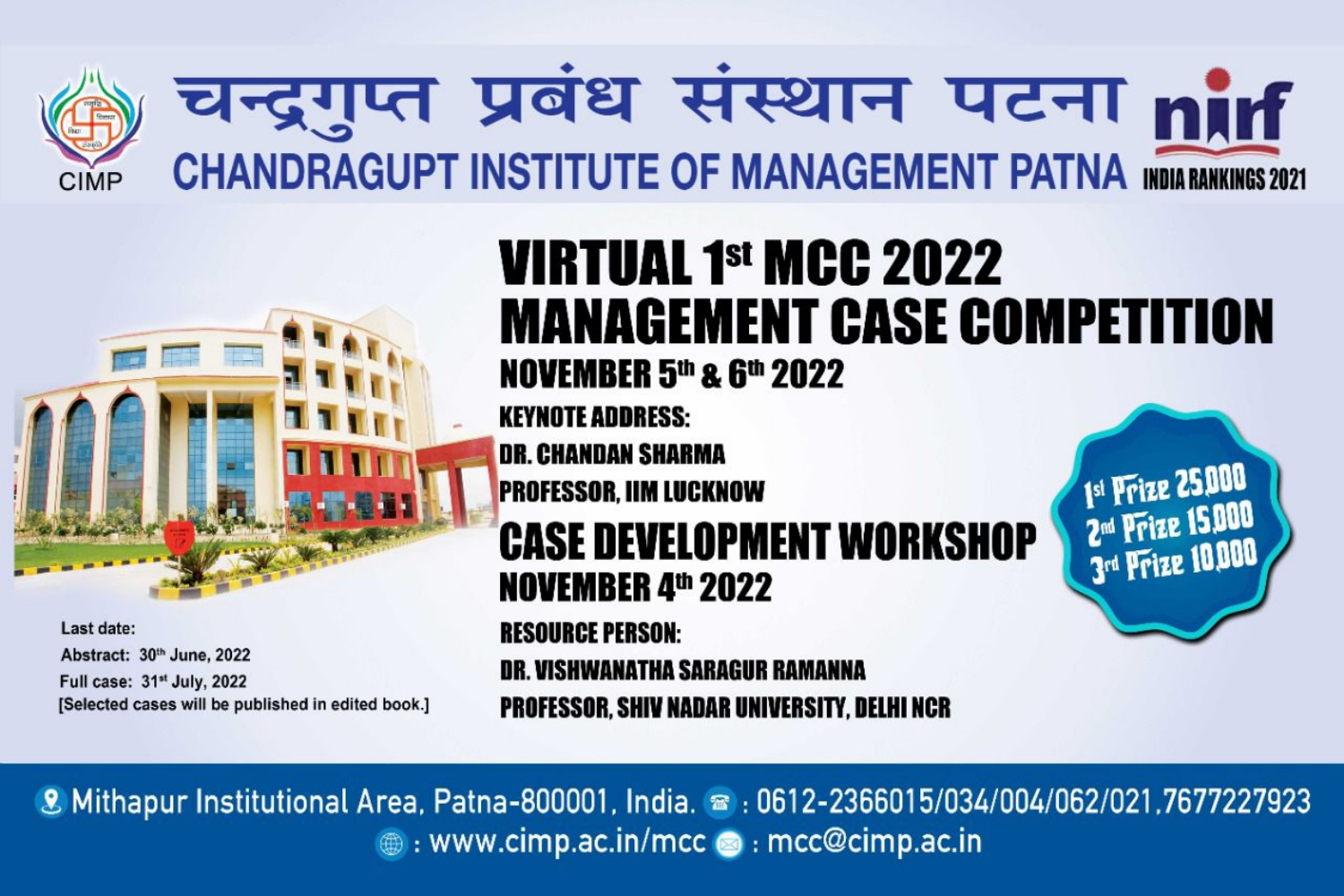

**[The flagship programme of the Institute is accredited by NBA and approved by AIU. CIMP is among the top 100 B-Schools as per NIRF-2021]**



# **VIRTUAL 1st MCC 2022 MANAGEMENT CASE COMPETITION NOVEMBER 5th & 6th , 2022**

**CASE DEVELOPMENT WORKSHOP NOVEMBER 4th , 2022**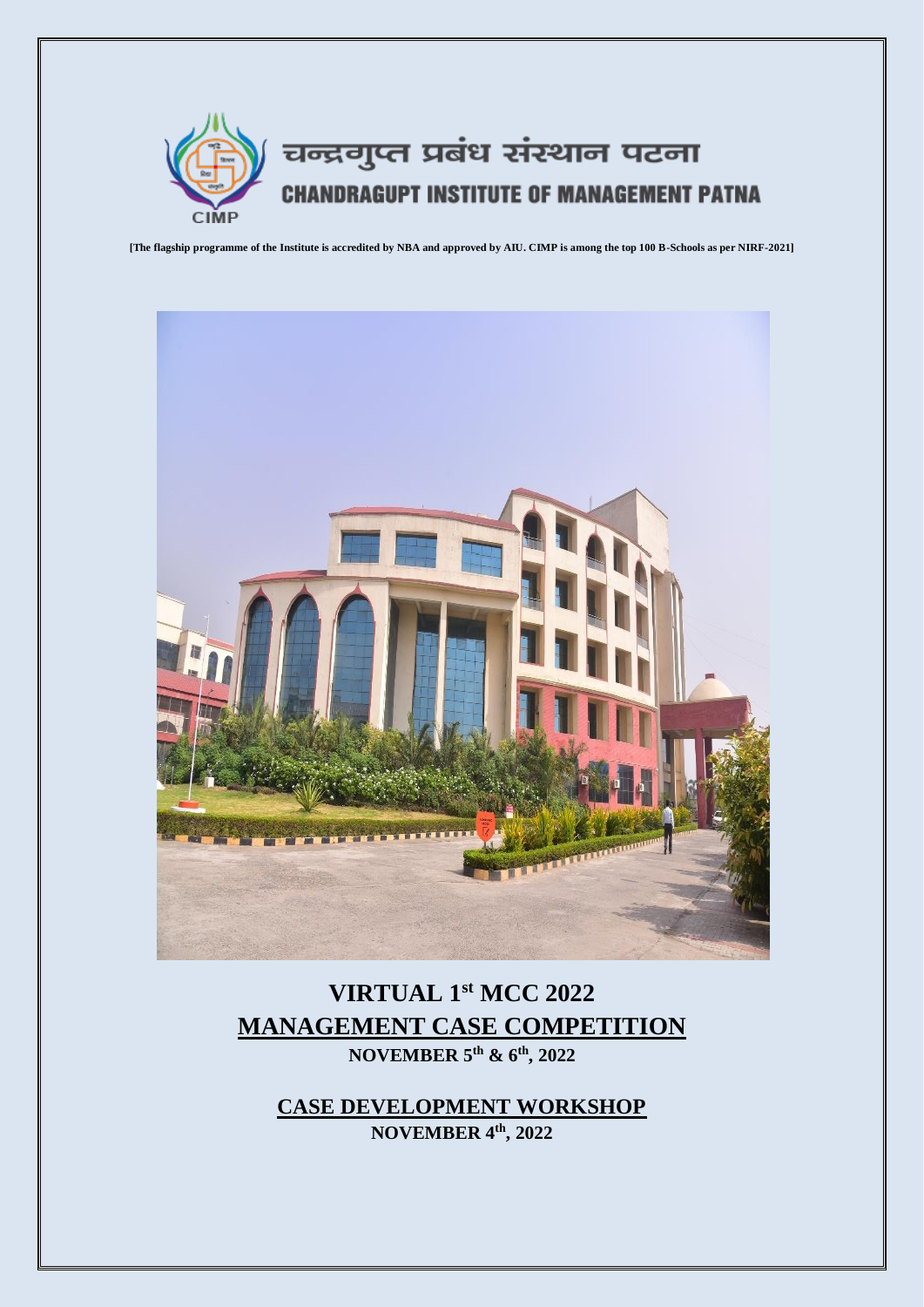#### **INTRODUCTION**

The case teaching method has become the way of teaching in B-Schools across the globe, which provides students with real-time experience. The Management Case Competition (MCC) is an endeavour to motivate academicians, practitioners, consultants, and research scholars to come up with the best solution to a business situation. The case competition aims to encourage and promote the development of high-quality cases of both national and international relevance. Participants from all over the world are invited to participate and share their experiences.

This year will be the 1<sup>st</sup> edition of MCC. It will be held on the  $5<sup>th</sup>$  and  $6<sup>th</sup>$  of November 2022. Due to Covid-19 uncertainties, the event will be held in virtual mode. A Case Development Workshop is also planned for  $4<sup>th</sup>$  November 2022, which intends to provide a unique platform for beginners to learn case writing skills.

## **SUBMISSION CALENDAR**

The organizing committee welcomes submission of cases, both teaching and non-teaching, from all areas of business and management. The authors can submit extended abstract for the MCC-2022. However, authors who are targeting best case award and publication opportunity need to submit a full case.

- $\triangleright$  Submission of Extended Abstract: 30<sup>th</sup> June, 2022
- $\triangleright$  Decision on Acceptance of the Abstract: 15<sup>th</sup> July, 2022
- Submission of Full Case:  $31<sup>st</sup>$  August, 2022
- ▶ Decision on Acceptance of Full Case: 15<sup>th</sup> September, 2022
- $\triangleright$  Registration of Author/Delegates: 30<sup>th</sup> September, 2022
- $\triangleright$  Registration of Non Author Delegates: 15<sup>th</sup> October, 2022

#### **SUBMISSION GUIDELINES**

- i. All cases submitted for oral presentation at MCC must contain original work that has not been previously presented or scheduled for presentation. If accepted for publication, or if under review, it must not appear in print before the case competition.
- ii. Font: Times New Roman, Size 12, Double spaced,  $1 -$ inch (2.5 cm) margin all around.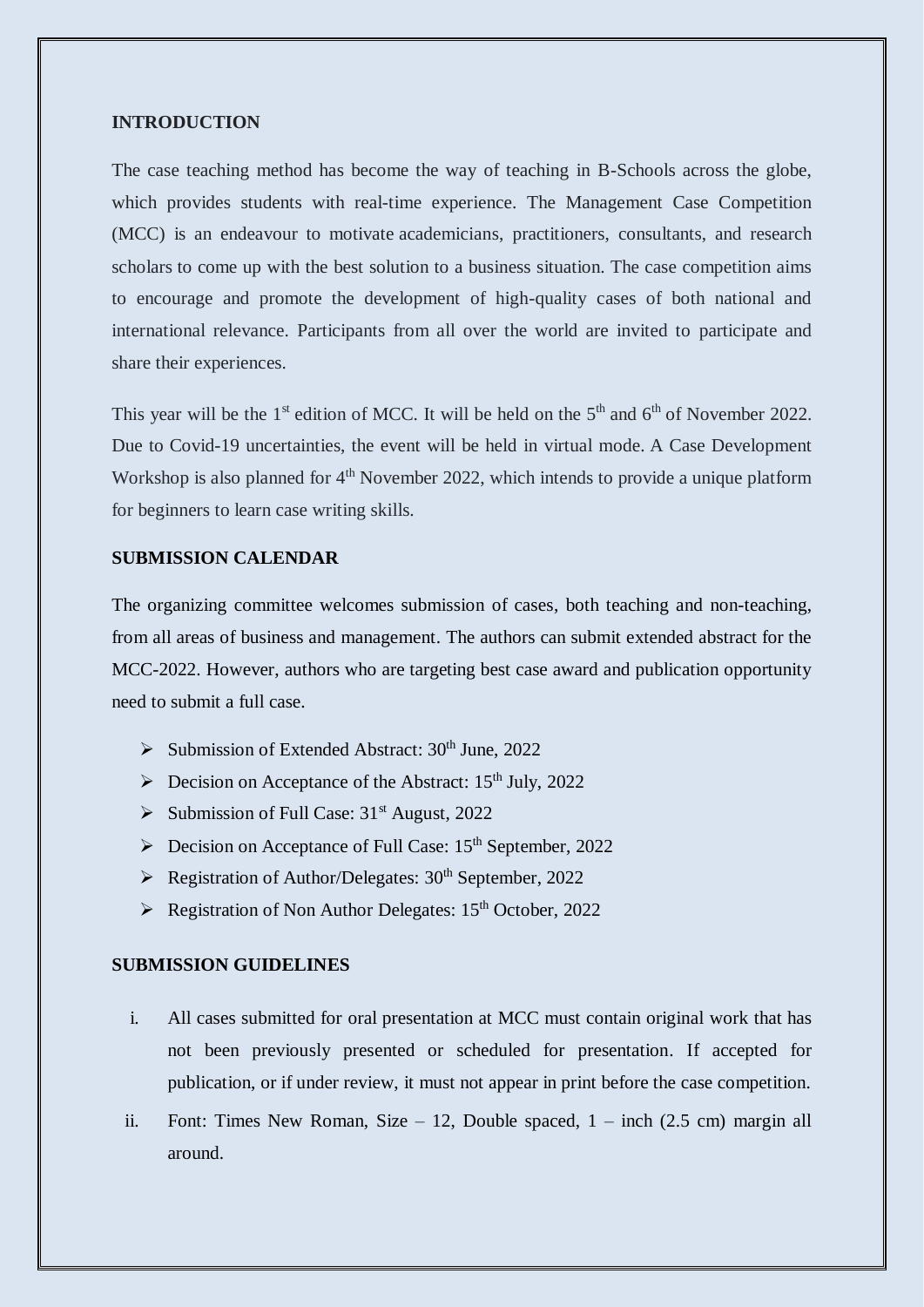- iii. Figures, graphs, tables, references, and appendices should follow APA style.
- iv. To facilitate the blind review process, all author identity, including acknowledgments, should be removed. The title page containing the name (s) of the author (s) and affiliation (s) should be submitted separately.
- v. The extended abstract of the case should not be more than 500 words.
- vi. The extended abstract should cover the following aspects;

#### **Format for teaching case:**

- a. Background
- b. Dilemma
- c. The case
- d. Data source
- e. Case questions

## **Format for research case:**

- a. Purpose
- b. Research question
- c. The case
- d. Data source
- e. Methodology adopted
- f. Findings and contributions

Please note that incomplete submission will not be sent out for the review process.

# **REGISTRATION FEES**

- **Foreign Delegates USD 150 plus GST 18%**
- From SAARC Countries USD 100 plus GST 18%
- > Indian Delegates INR 1000 plus GST 18%

# **AWARDS**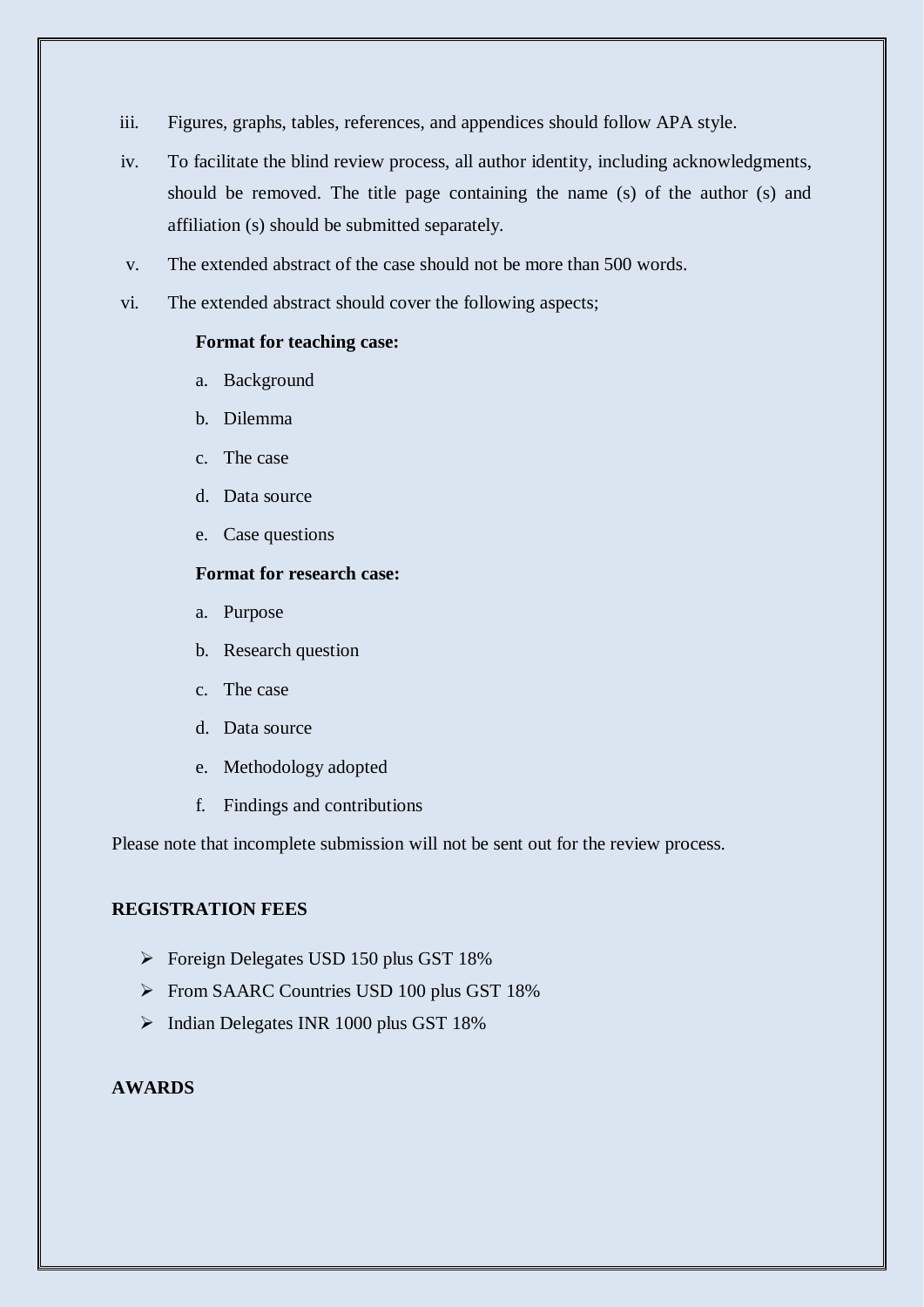There will be three best case awards; "MCC 2022 Best Paper Accolade". Best paper selection will be done by an expert panel. Authors are required need to submit a full case to be eligible for Best case award.

- $\triangleright$  1<sup>st</sup> prize INR 25,000/-
- $\geq$  2<sup>nd</sup> prize INR 15,000/-
- $>$  3<sup>rd</sup> prize INR 10,000/-

#### **KEYNOTE SPEAKER**

Dr. Chandan Sharma Professor, IIM-Lucknow

# **RESOURCE PERSON**

Dr. Vishwanatha S Ramanna Professor, Shiv Nadar University, Delhi NCR

# **ORGANISING COMMITTEE**

- $\overline{\text{Proof.}$  Rana Singh (Patron)
- **← Prof. Ranjit Tiwari (Coordinator)**
- **→** Prof. Sibananda Senapati
- **EXECUTE:** Prof. Santosh Kumar
- **→** Prof. Rajeev Ranjan

#### **CASE SUBMISSION**

Submit your cases at [mcc@cimp.ac.in](mailto:mcc@cimp.ac.in)

#### **ABOUT THE INSTITUTE**

CHANDRAGUPT INSTITUTE OF MANAGEMENT PATNA (CIMP) has been established as an autonomous institution, with active support from the Government of Bihar, in the year 2008. The Honourable CM Shri. Nitish Kumar happens to be the Chairman of the Institute. It is approved by AICTE, Ministry of HRD, Government of India. The flagship programme of the Institute is accredited by NBA and approved by AIU. CIMP is currently ranked among the top 100 B-Schools as per NIRF-2021.